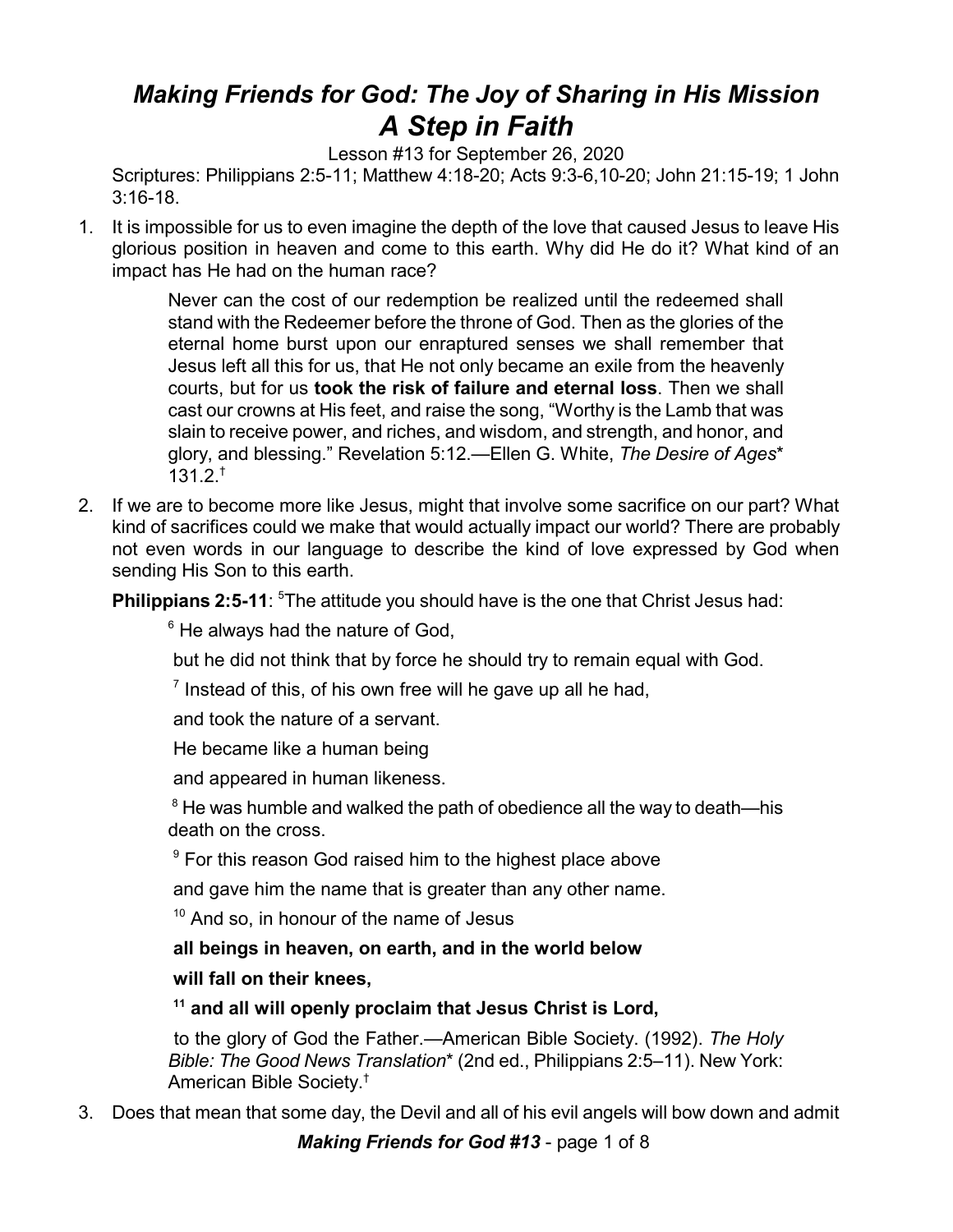that God was right? That will happen after the millennium at the third coming of Chist after every eye sees that panorama of the great controversy. **The evidence about God will be so compelling that even Satan will temporarily be bowing down and admitting that everything that God has done was right.**

4. While we use the term *Son* for Jesus and the term *Father* for God the Father, **the Godhead including the Holy Spirit have been equal in every way for all eternity. Christ was in no way inferior to His Father.** So, would it have been any different if God the Father had come to this earth instead of the Son?

> **Had God the Father come to our world and dwelt among us, veiling His glory and humbling Himself, that humanity might look upon Him, the history that we have of the life of Christ would not have been changed in unfolding its record of His own condescending grace. In every act of Jesus, in every lesson of His instruction, we are to see and hear and recognize God. In sight, in hearing, in effect, it is the voice and movements of the Father.**—Ellen G. White, *Manuscript Release*\* No. 1581—The Melbourne Camp Meeting; God's Great Gift of Jesus; (Letter 83, 1895, written November 18, 1895, from Armadale, Melbourne, Australia, to Edson White); *21MR*\* 393.1. † Compare *That I May Know Him* 338.4.

5. Even though Christ set aside His divinity and never exercised it on His own behalf while on this earth, He nevertheless was fully God. At any moment, He could have exercised His divine power.

> **In Christ is life, original, unborrowed, underived.** "He that hath the Son hath life." 1 John 5:12. The divinity of Christ is the believer's assurance of eternal life.—Ellen G. White, *The Desire of Ages*\* 530.3. †

- 6. However, Jesus chose to empty Himself of all those attributes which He had in heaven. He exemplified to the entire universe the law of love that controls heaven and was willing to come down to our world and make that ultimate sacrifice.
- 7. By His life and His death, Jesus has given us a choice: (1) We can seek to follow His example and with the Holy Spirit's help live lives as close to His life as possible; or (2) We will die His death, the death that results from separation from God, the only Source of life.
- 8. What would it mean to have a human being living in the  $21<sup>st</sup>$  century exemplify the selfsacrificing love that Jesus exhibited? Would people be attracted? Could we learn to serve as He served and minister as He ministered? What would that cost us? It cost Jesus everything! Won't heaven be worth any sacrifice we could possibly make on this earth? God has promised that the joys of service and of seeing souls converted to the truth will outweigh the sacrifices even today.
- 9. So, when was the last time you truly had to die to self for Christ's sake? Do we have to sacrifice, daily, in order to be truly Christian?
- 10. Try to imagine yourself with Peter, Andrew, James, and John fishing all night on the Sea of Galilee. As you come to shore in the morning ready to stretch out your nets for repair, if necessary, and drying, you see Jesus coming. Your life is about to be changed forever.

**Matthew 4:18-22:** <sup>18</sup> As Jesus walked along the shore of Lake Galilee, he saw two brothers who were fishermen, Simon (called Peter) and his brother Andrew,

## *Making Friends for God #13* - page 2 of 8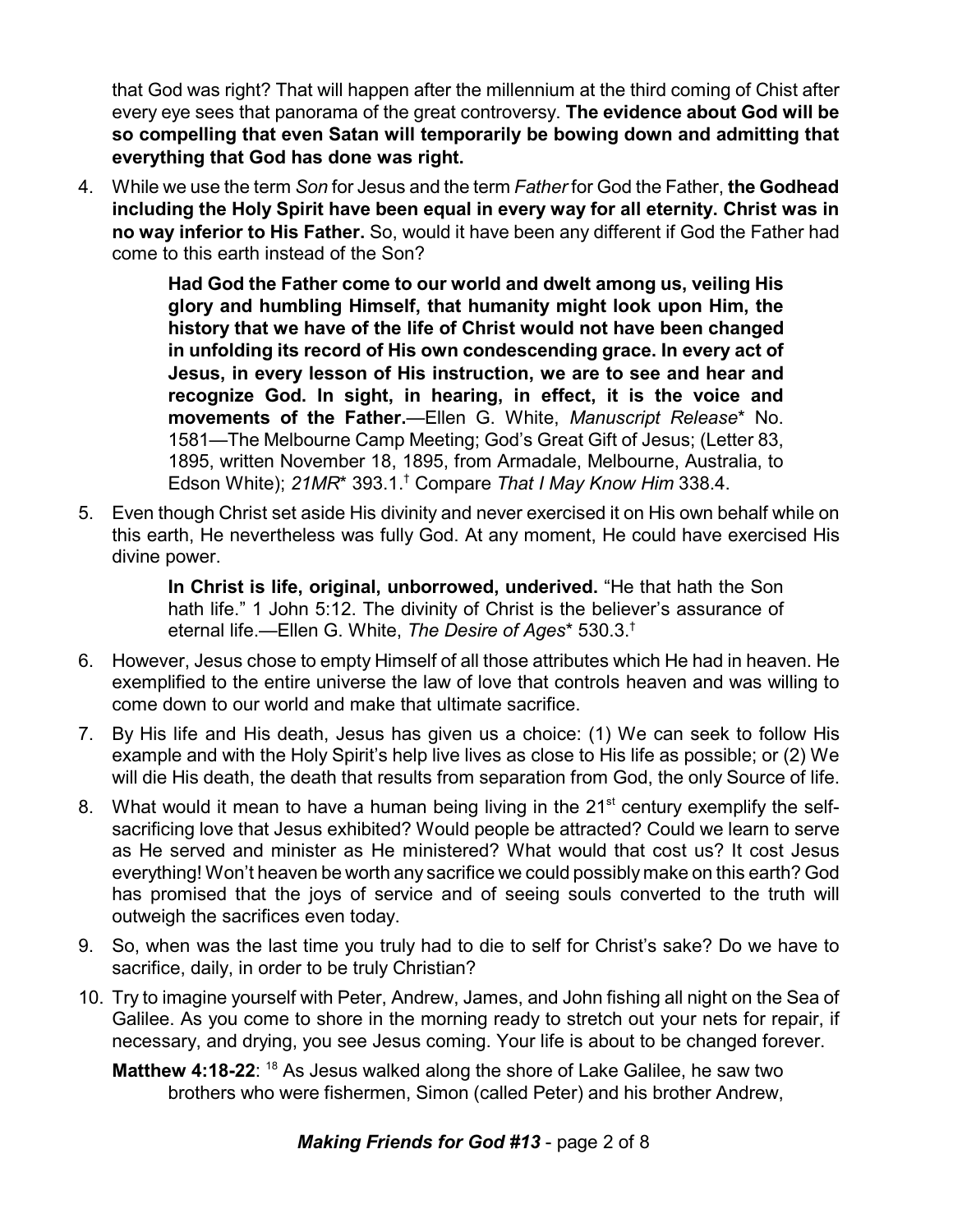catching fish in the lake with a net. <sup>19</sup>Jesus said to them, "Come with me, and I will teach you to catch people." <sup>20</sup>At once they left their nets and went with him.

 $21$  He went on and saw two other brothers, James and John, the sons of Zebedee. They were in their boat with their father Zebedee, getting their nets ready. Jesus called them, <sup>22</sup>and at once they left the boat and their father, and went with him.—*Good News Bible*.\*

- 11. Why do you suppose these men, some of whom were married, were willing to drop everything and make the uncertain choice to follow Jesus? What did those four know about Jesus before that? They, along with Philip and Nathaniel, had been followers of John the Baptist about one and one-half years earlier when Jesus came to be baptized; they had followed Jesus off and on after that. But, we need to remember that while they thought that Jesus was possibly the Messiah, they believed that the Messiah was going to help them overthrow the Romans! They were hoping to be part of His government in doing that! That was based on their interpretation of a few prophecies in the Old Testament.
- 12. There are some hints in the Gospels to suggest that James and John may have been cousins of Jesus. What qualified those six men for service? Would Jesus make such a call to anyone in our day?

**Jesus chose unlearned fishermen because they had not been schooled in the traditions and erroneous customs of their time.** They were men of native ability, and they were humble and teachable,–men whom He could educate for His work. **In the common walks of life there is many a man [and woman] patiently treading the round of daily toil, unconscious that he possesses powers which, if called into action, would raise him to an equality with the world's most honored men. The touch of a skillful hand is needed to arouse those dormant faculties. It was such men that Jesus called to be His colaborers; and He gave them the advantage of association with Himself. Never had the world's great men such a teacher. When the disciples came forth from the Saviour's training, they were no longer ignorant and uncultured. They had become like Him in mind and character, and men took knowledge of them that they had been with Jesus.**—Ellen G. White, *The Desire of Ages*\* 250.1. †‡

Think of all the things that Jesus did that made Him different from any other man?

13. A short time later, Jesus called Matthew, a tax collector, to follow Him.

**Matthew 9:9**: Jesus left that place, and as he walked along, he saw a tax collector, named Matthew, sitting in his office. He said to him, "Follow me."

Matthew got up and followed him.—*Good News Bible*.\*

14. Tax collectors were Jews who, for the sake of money, had agreed to work for Herod and the Roman Empire to collect taxes from their fellow Jews. They were among the most hated and despised people in the land. This should lead us to ask two questions: (1) Why would Jesus choose to call such a person to follow Him? And (2) Why would Matthew leave his lucrative business to follow Jesus? What does God ask us to give up in order to follow Him? Matthew soon prepared a feast for Jesus and invited many less-than-desirable people to attend.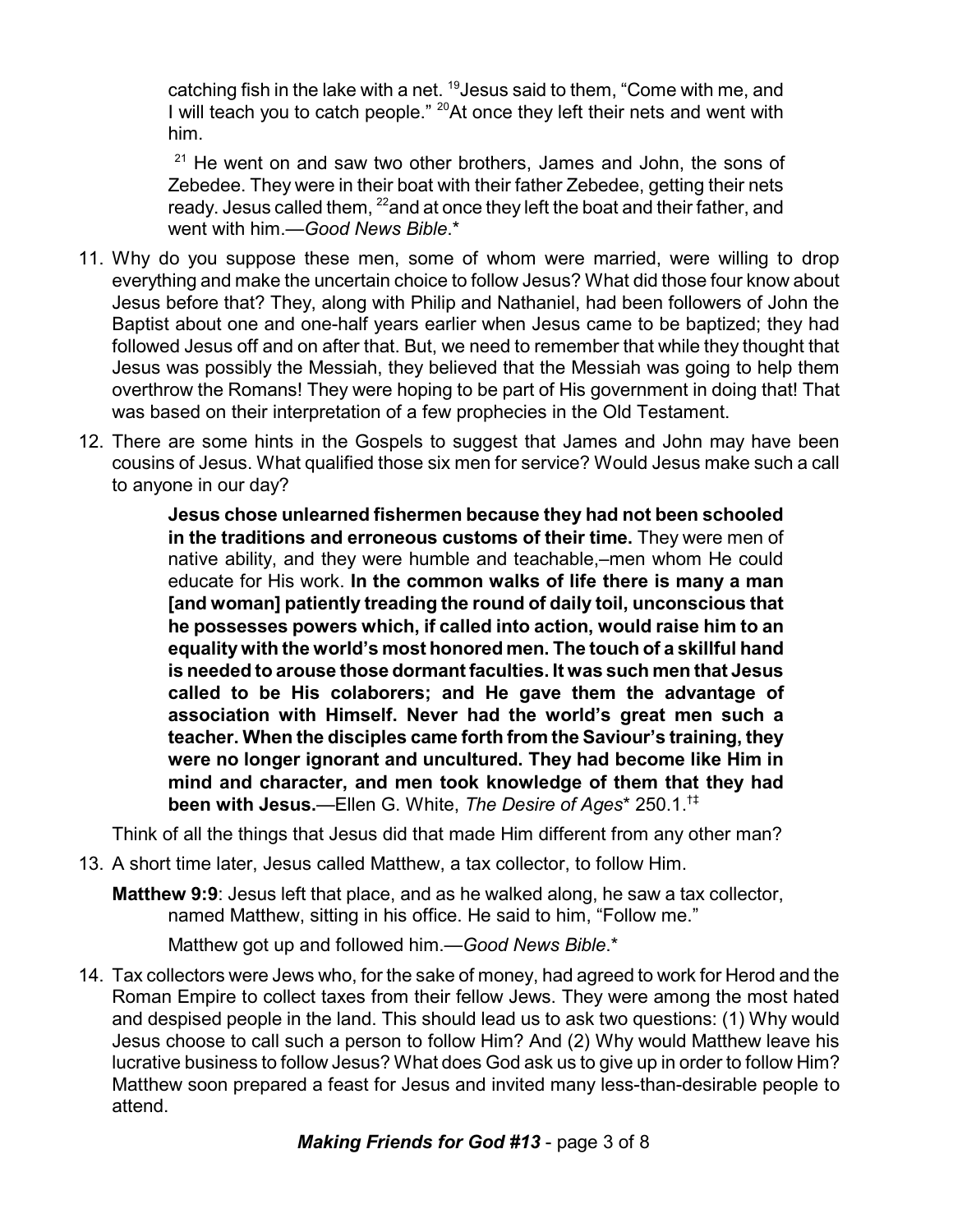- 15. Think of the story of Saul/Paul. He was raised as a devout Jew and a Pharisee. He was young, energetic, and committed. Then, he had that experience on the road to Damascus. He was on his way to arrest and kill Christians. What changed? Paul did not change his Sabbath; he did not change his diet; he did not change his belief in the Scriptures. What he changed was his picture of God!
	- **Acts 9:3-6,10-20**: <sup>3</sup> As Saul was coming near the city of Damascus, suddenly a light from the sky flashed round him. <sup>4</sup>He fell to the ground and heard a voice saying to him, "Saul, Saul! Why do you persecute me?"

[Notice that God regards all of us as if we were a part of His own body.]

<sup>5</sup> "Who are you, Lord?" he asked.

"I am Jesus, whom you persecute," the voice said. [Paul must have expected to be killed right then. Wouldn't that have been fair payback?] <sup>6</sup> "But get up and go into the city, where you will be told what you must do."...

 $10$  There was a believer in Damascus named Ananias. He had a vision, in which the Lord said to him, "Ananias!"

"Here I am, Lord," he answered.

<sup>11</sup> The Lord said to him, "Get ready and go to Straight Street, and at the house of Judas ask for a man from Tarsus named Saul. He is praying, <sup>12</sup>and in a vision he has seen a man named Ananias come in and place his hands on him so that he might see again." [Ananias must have almost died of shock!]

<sup>13</sup> Ananias answered, "Lord, many people have told me about this man and about all the terrible things he has done to your people in Jerusalem.  $^{14}$ And he has come to Damascus with authority from the chief priests to arrest all who worship you."

### **15 The Lord said to him, "Go, because I have chosen him to serve me, to make my name known to Gentiles and kings and to the people of Israel. <sup>16</sup>And I myself will show him all that he must suffer for my sake."**

 $17$  So Ananias went, entered the house where Saul was, and placed his hands on him. "Brother Saul," he said, "the Lord has sent me—Jesus himself, who appeared to you on the road as you were coming here. He sent me so that you might see again and be filled with the Holy Spirit." <sup>18</sup>At once something like fish scales fell from Saul's eyes, and he was able to see again. He stood up and was baptized; <sup>19</sup>and after he had eaten, his strength came back.

#### **Saul stayed for a few days with the believers in Damascus. <sup>20</sup>He went straight to the synagogues and began to preach that Jesus was the Son of God.**—*Good News Bible*.\*†‡

- 16. Why would Jesus choose someone like Paul? Think of the other people He chose to work for Him: (1) Demoniacs, (2) the Samaritan woman, (3) a formerly demon-possessed prostitute, (4) a tax collector, (5) a group of Galilean fisherman, and (6) thousands of others. How did Jesus impact their lives? What did they do about it?
- 17. Paul never stopped testifying to his belief in Jesus. No doubt, he was testifying to the Roman executioners who led him out to be beheaded. But, one of the last things he wrote to his friend Timothy said: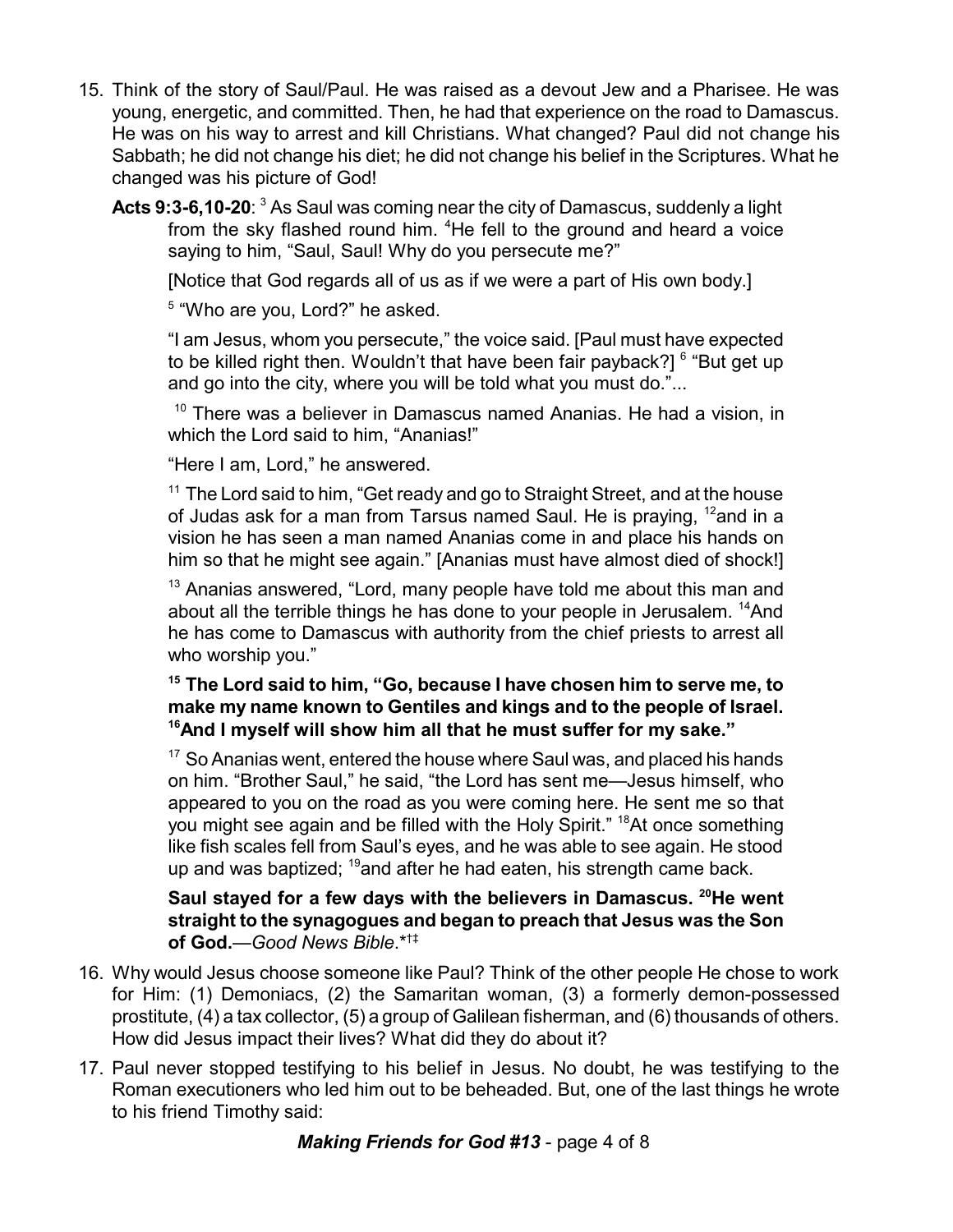**2 Timothy 4:5-8:** <sup>5</sup>But you must keep control of yourself in all circumstances; endure suffering, do the work of a preacher of the Good News, and perform your whole duty as a servant of God.

 $^{\rm 6}$  As for me, the hour has come for me to be sacrificed; the time is here for me to leave this life.  $\frac{7}{1}$  have done my best in the race, I have run the full distance, and I have kept the faith. <sup>8</sup>And now there is waiting for me the victory prize of being put right with God, which the Lord, the righteous Judge, will give me on that Day—and not only to me, but to all those who wait with love for him to appear.—*Good News Bible*.\*

- 18. Paul was so persuasive in explaining his Christianity that some members of Nero's household became Christians! (Philippians 4:22)
- 19. We have very limited knowledge of all the trials and troubles that Paul went through for Jesus. However, here is a very brief account of Paul:
	- **2 Corinthians 11:25-30:** <sup>25</sup>Three times I was whipped by the Romans; and once I was stoned. I have been in three shipwrecks, [That is not counting the shipwreck that we know about!] and once I spent 24 hours in the water. <sup>26</sup>In my many travels I have been in danger from floods and from robbers, in danger from fellow-Jews and from Gentiles; there have been dangers in the cities, dangers in the wilds, dangers on the high seas, and dangers from false friends. <sup>27</sup>There has been work and toil; often I have gone without sleep; I have been hungry and thirsty; I have often been without enough food, shelter, or clothing. <sup>28</sup>And not to mention other things, every day I am under the pressure of my concern for all the churches. <sup>29</sup>When someone is weak, then I feel weak too; when someone is led into sin, I am filled with distress.

30 If I must boast, I will boast about things that show how weak I am.—*Good News Bible*.\*‡

- 20. So, how has the love of God affected your life? Has it called you into action? Second Corinthians 5:14 (*NKJV*\*) states, "For the love of Christ compels us." Commentators and other Bible translators have suggested that the love of God "leaves us no choice." What would that mean to you?
- 21. As we know, Peter's behavior in the courtyard of Annas and Caiaphas while Jesus was on trial was shameful and disgusting. (John 18:17,25,27) But, Jesus had not given up on Peter. He turned and looked straight at Peter just as he made his worst denial; and Peter saw Him.

While the degrading oaths were fresh upon Peter's lips, and the shrill [ 713] crowing of the cock was still ringing in his ears, the Saviour turned from the frowning judges, and looked full upon His poor disciple. At the same time Peter's eyes were drawn to his Master. In that gentle countenance he read deep pity and sorrow, but there was no anger there....

He [Peter] remembered His [Jesus's] solemn charge, "Watch and pray, that ye enter not into temptation." Matthew 26:41. He witnessed again the scene in the judgment hall. It was torture to his bleeding heart to know that he had added the heaviest burden to the Saviour's humiliation and grief. On the very spot where Jesus had poured out His soul in agony to His Father, Peter fell upon his face, and wished that he might die.—Ellen G. White, *The Desire of*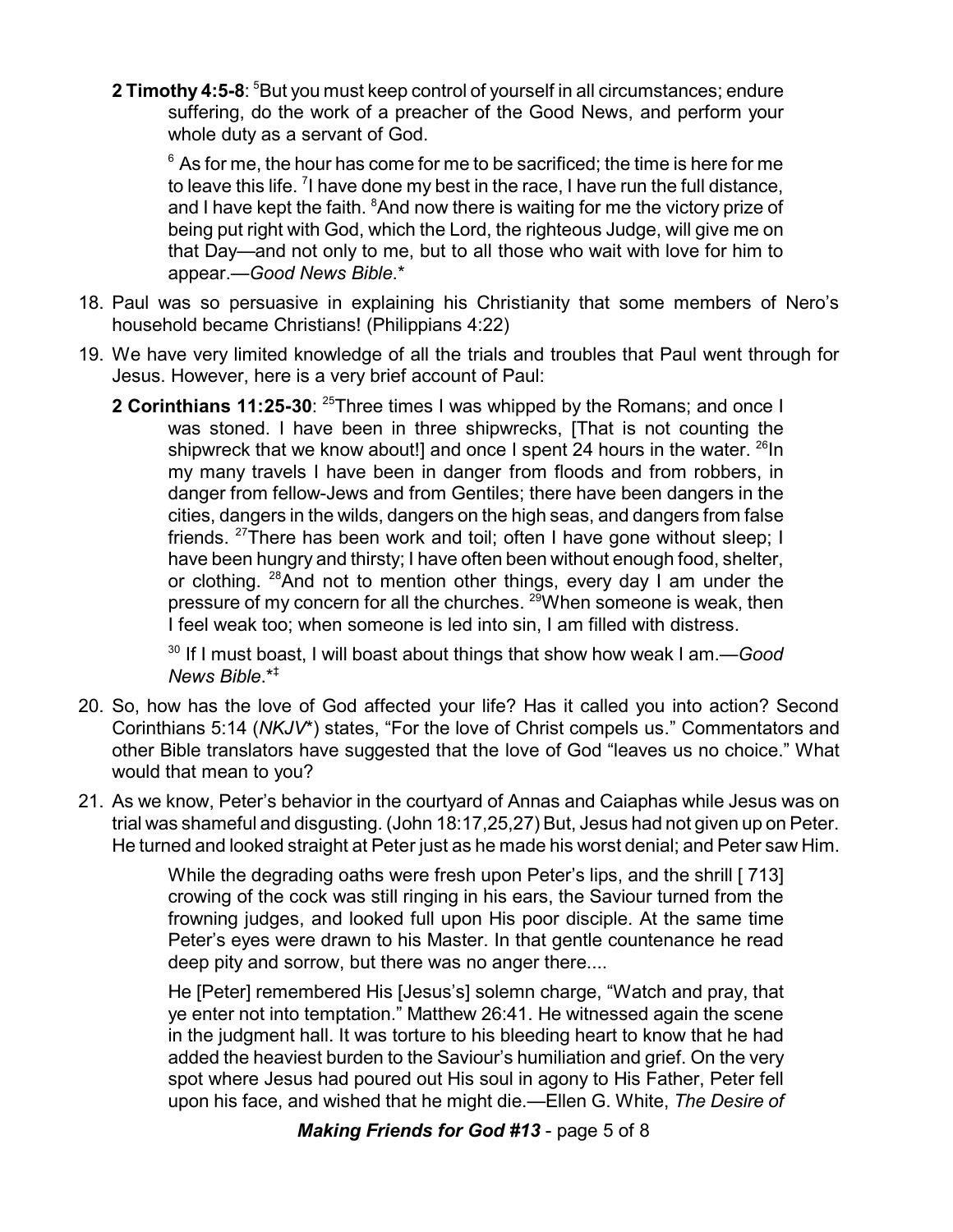*Ages*\* 712.4-713.3. ‡

- 22. So, just as Peter had denied his Lord three times, later, Jesus called for him to reassert his love three times.
- 23. Back in Galilee after the resurrection, some of the disciples came together; Peter suggested that they go fishing. All night they worked and caught nothing! As they were coming to shore, a Man called to them from the shore and asked, "Have you caught anything?" And they had to admit that they had nothing. Then, that Person, Jesus, told them to cast their nets on the other side of the boat, closer to the shore, where, as fishermen, they did not expect to find any fish. Suddenly, their nets were so full that they were breaking! Later, Jesus sought to encourage Peter and give him a sense of forgiveness, acceptance, and purpose. He began to question Peter. In His first two questions, He asked Peter, "Do you love (*agape*) me?" Jesus was asking from Peter a divine, completely unselfish, kind of love. And Peter responded each time by saying, "I love (*Phileo*) you," that is, I have a wonderful human love for you. And finally, Jesus asked, "Do you really *phileo* me?"

It seems as if Jesus is saying this–"Peter, I know that your love for Me flows through the weak channels of your humanity. You have denied Me three times, but I forgive you. My grace is yours. Begin where you are. Go to work for Me, and your love for Me will grow and expand into a deep divine love for others." Peter failed Jesus at a very critical moment in Christ's life; yet, that did not disqualify Peter from serving. Jesus sent a forgiven, changed Peter out to work for Him.—*Adult Teachers Sabbath School Bible Study Guide*\* 173.

- 24. Try to imagine how you would feel if Jesus Himself told you that, someday, you would be crucified! At that point, the cross had become a very real truth for them.
- 25. But, Jesus knew that Peter would take His word seriously and become a changed man. He would call thousands to repentance and baptism, even in Jerusalem itself.
- 26. John recognized this love also. Often, Peter and John worked together.
	- **1 John 3:16-18:** <sup>16</sup>This is how we know what love is: Christ gave his life for us. We too, then, ought to give our lives for our brothers and sisters! <sup>17</sup>Rich people who see a brother or sister in need, yet close their hearts against them, cannot claim that they love God. <sup>18</sup>My children, our love should not be just words and talk; it must be true love, which shows itself in action.—*Good News Bible*.\*
- 27. Jesus assures us that life's greatest joy and lasting happiness come when we are fulfilling the meaning of our existence by glorifying God by the way we live and share His love and truth with the world. Do we really believe that? Jesus is offering us an eternal reward if we will live lives after the pattern of His life.
- 28. So, what should the church be doing in the 21<sup>st</sup> century to follow up on all we have studied this quarter?

**Those who have the spiritual oversight of the church should devise ways and means bywhich an opportunitymaybe given to everymember of the church to act some part in God's work.** [Does God really expect every church member to serve?] Too often in the past this has not been done. Plans have not been clearly laid and fully carried out whereby the talents of all might be employed in active service. There are but few who realize how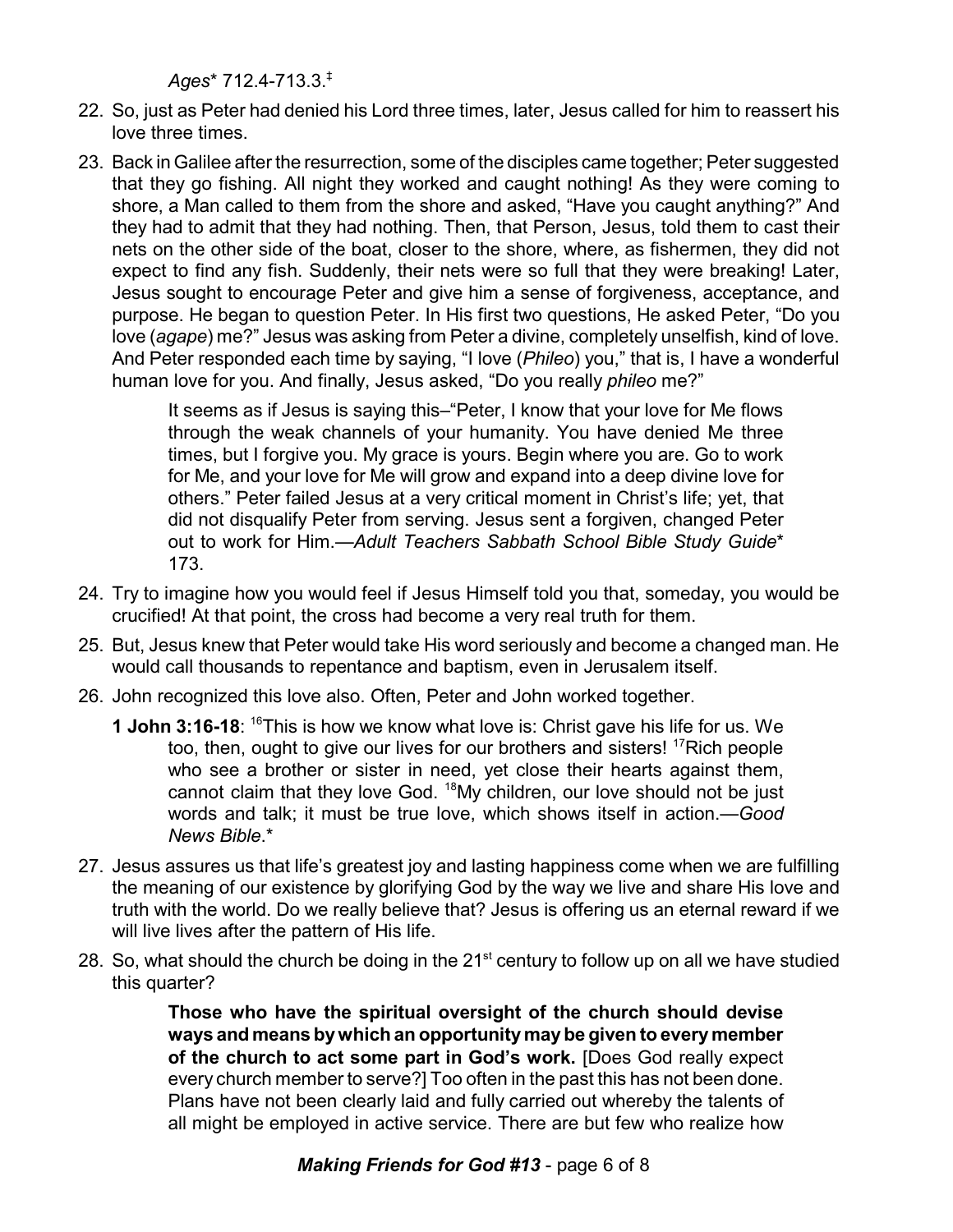much has been lost because of this.

The leaders in God's cause, as wise generals, are to lay plans for advance moves all along the line. **In their planning they are to give special study to the work that [117] can be done by the laity for their friends and neighbors. The work of God in this earth can never be finished until the men and women comprising our church membership rally to the work and unite their efforts with those of ministers and church officers.**

**The salvation of sinners requires earnest, personal labor. We are to bear to them the word of life, not to wait for them to come to us. Oh, that I could speak words to men and women that would arouse them to diligent action! The moments now granted to us are few. We are standing upon the very borders of the eternal world. We have no time to lose. Every moment is golden and altogether too precious to be devoted merely to self-serving. Who will seek God earnestly and from Him draw strength and grace to be His faithful workers in the missionary field?**

## **Development of Talent in the Churches**

**In every church there is talent, which, with the right kind of labor, might be developed to become a great help in this work. That which is needed now for the upbuilding of our churches is the nice work of wise laborers to discern and develop talent in the church–talent that can be educated for the Master's use. There should be a well-organized plan for the employment of workers to go into all our churches, large and small, to instruct the members how to labor for the upbuilding of the church and also for unbelievers. It is training, education, that is needed. Those who labor in visiting the churches should give the brethren and sisters instruction in practical methods of doing missionary work.**—Ellen G. White, *Testimonies for the Church*,\* vol. 9, 116.3-117.2 (1909).†‡ Compare *Atlantic Union Gleaner*, November 4, 1908, par. 8-12.

- 29. Have you ever been a member of a church where the pastor considered it his greatest work to get every member active in working for God? Are we willing to accept the challenge of stepping out of our comfort zones and reaching out to try to tell others about Jesus? What would happen if even a single Sabbath school class managed to do that?
- 30. God is offering us the highest privilege that is imaginable–fellowship with Himself in the work of finishing the gospel. Are we prepared to take Christ's yoke? Would anything else really matter if we did that?
- 31. The New Testament church was on fire for God. And the result was that almost every one of them was witnessing. Try to imagine the impact they had on the people of Jerusalem in those next few days and months! There was no church organization at that point. There will be no official church organization at the end of time. Think of what was accomplished by deacons like Stephen and Philip.
- 32. If Jesus was willing to give up all that He enjoyed as the King of heaven and come down and die a sacrificial death for us, how should we respond?
- 33. We live in a world where many groups are clamoring for their rights. People are marching and fighting and destroying public property, supposedly in order to gain their rights. But, what are Christians supposed to be doing?